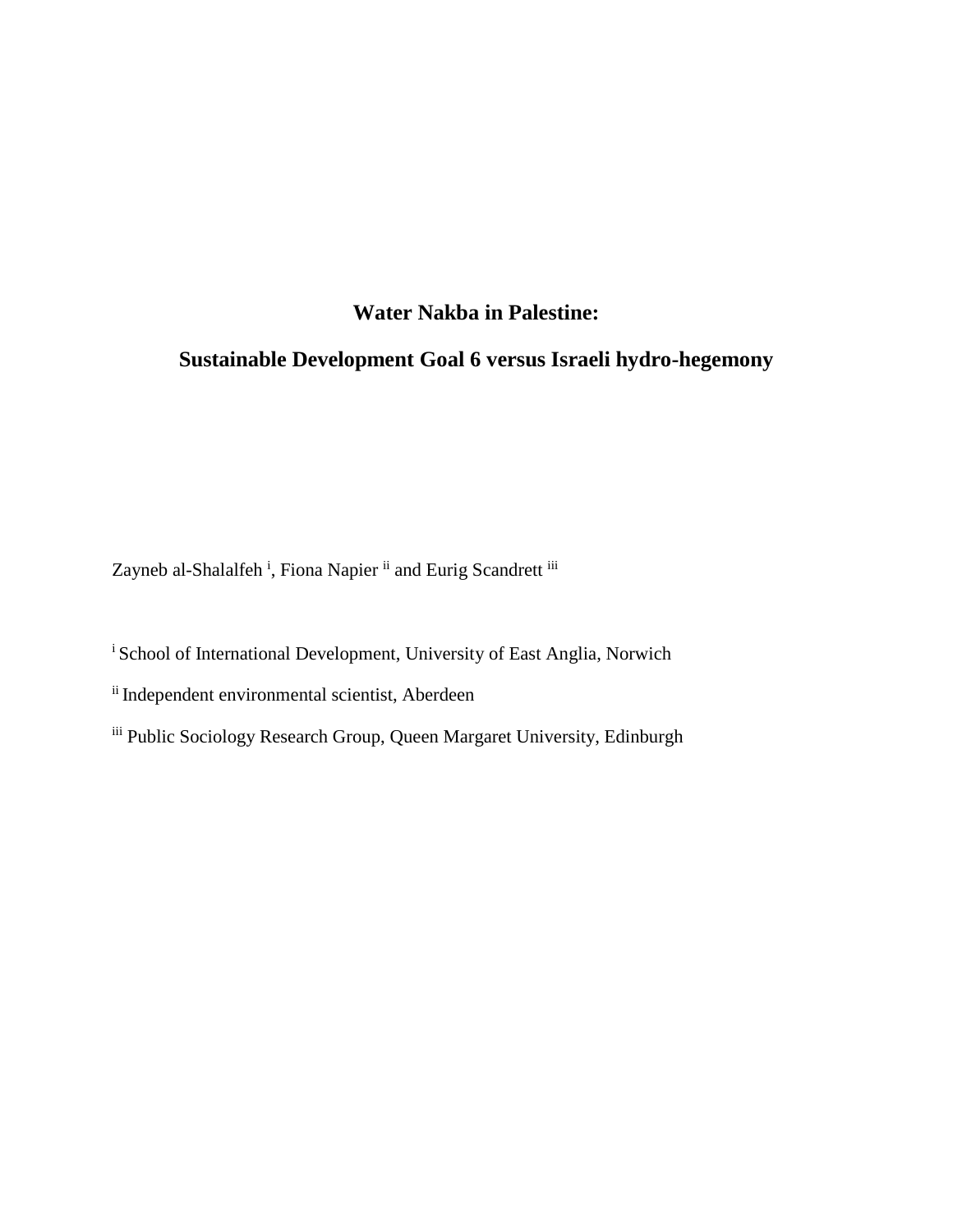# **Abstract**

This Viewpoint article argues that Sustainable Development Goal 6, which aims to ensure the availability and sustainable management of water and sanitation for all, cannot be achieved for the Palestinian people under the current political situation of Israeli occupation. Through the practice of hydro-hegemony, Israel controls all water resources in Israel and the Occupied Palestinian Territory, thus denying water sovereignty to the Palestinians. This is demonstrated through three case studies: The Jordan Valley; the West Bank settlements; and Gaza. The politics of water in Israel and the Occupied Palestinian Territory is best understood as part of the dynamics of settler colonialism, in which ethnic cleansing is achieved through the dispossession of essential resources. The authors discuss what role the international scientific community can play in supporting Palestinian water sovereignty and therefore SDG 6.

### **Keywords**

Water, Sustainable Development Goals, Israel, Palestine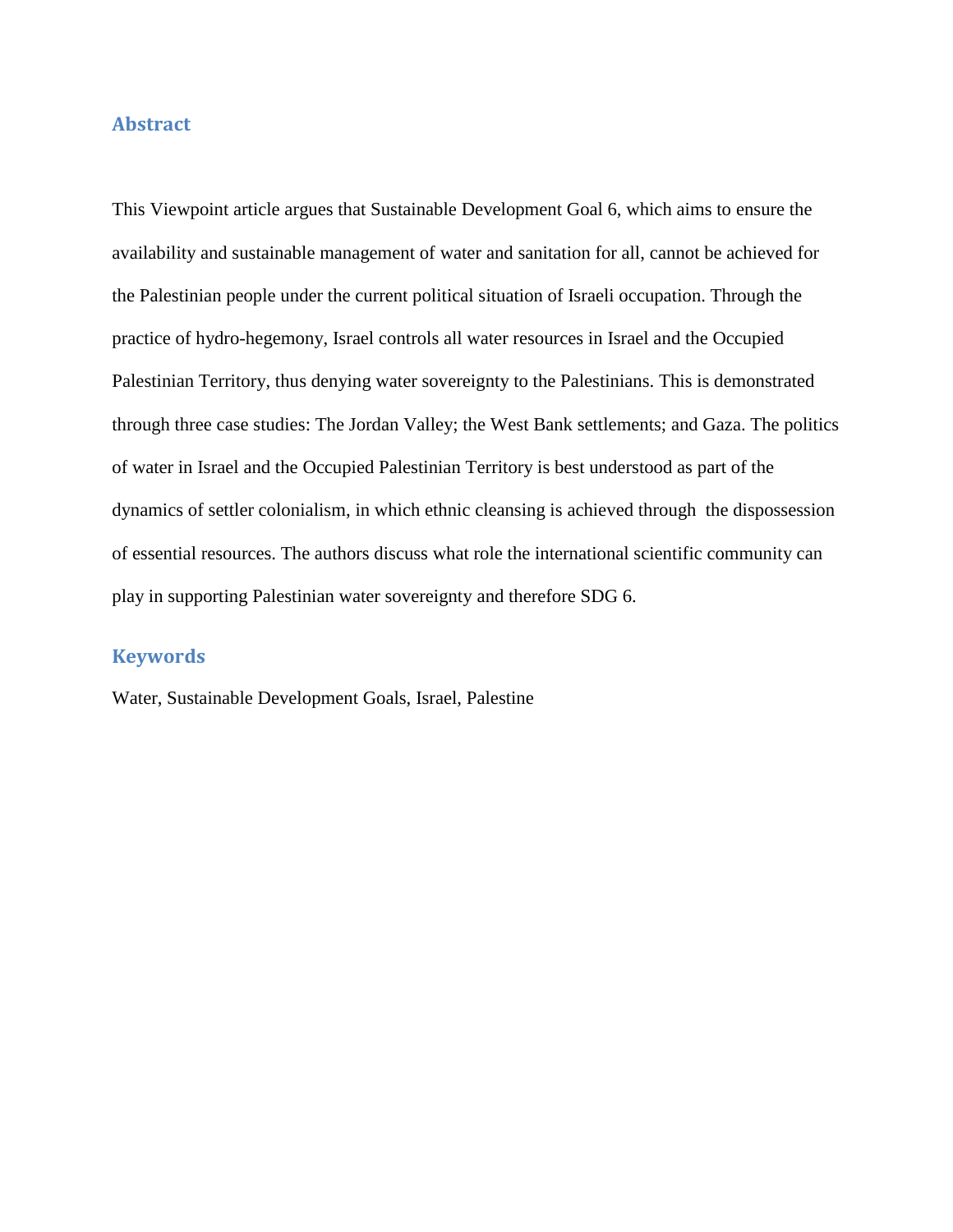*"The economic life of Palestine depends on the available water supply. It is, therefore, of vital importance not only to secure all water resources already feeding the country, but also to be able to conserve and control them at their sources"* 

Chaim Weizmann, Zionist Organisation, address to Paris Peace Conference 1919

# **Introduction**

Sustainable Development Goal (SDG) 6, launched in 2015, aims to ensure the availability and sustainable management of water and sanitation for all. The lack of access to water for Palestinians has been well documented. In this paper, we do not present new data but rather draw on existing published sources as well as recent field observations in Palestine (Israel and the Occupied Palestinian Territory (OPT)) as professionals in water and environmental science and solidarity activists. We argue that the achievement of SDG 6 for Palestinians requires a political solution in which the international scientific community and civil society must take responsibility.

Sustainable water management in any river catchment or aquifer requires sovereignty over those resources, or equitable sharing if they are transboundary. In Palestine, Israel has total control over all transboundary resources. The lack of Palestinian sovereignty over their equitable share of water means a condition of permanent water insecurity with impacts on domestic consumption, human health, agriculture and food sovereignty. The case studies in this paper illustrate the impossibility of Palestinians implementing sustainable water management without political steps towards water sovereignty.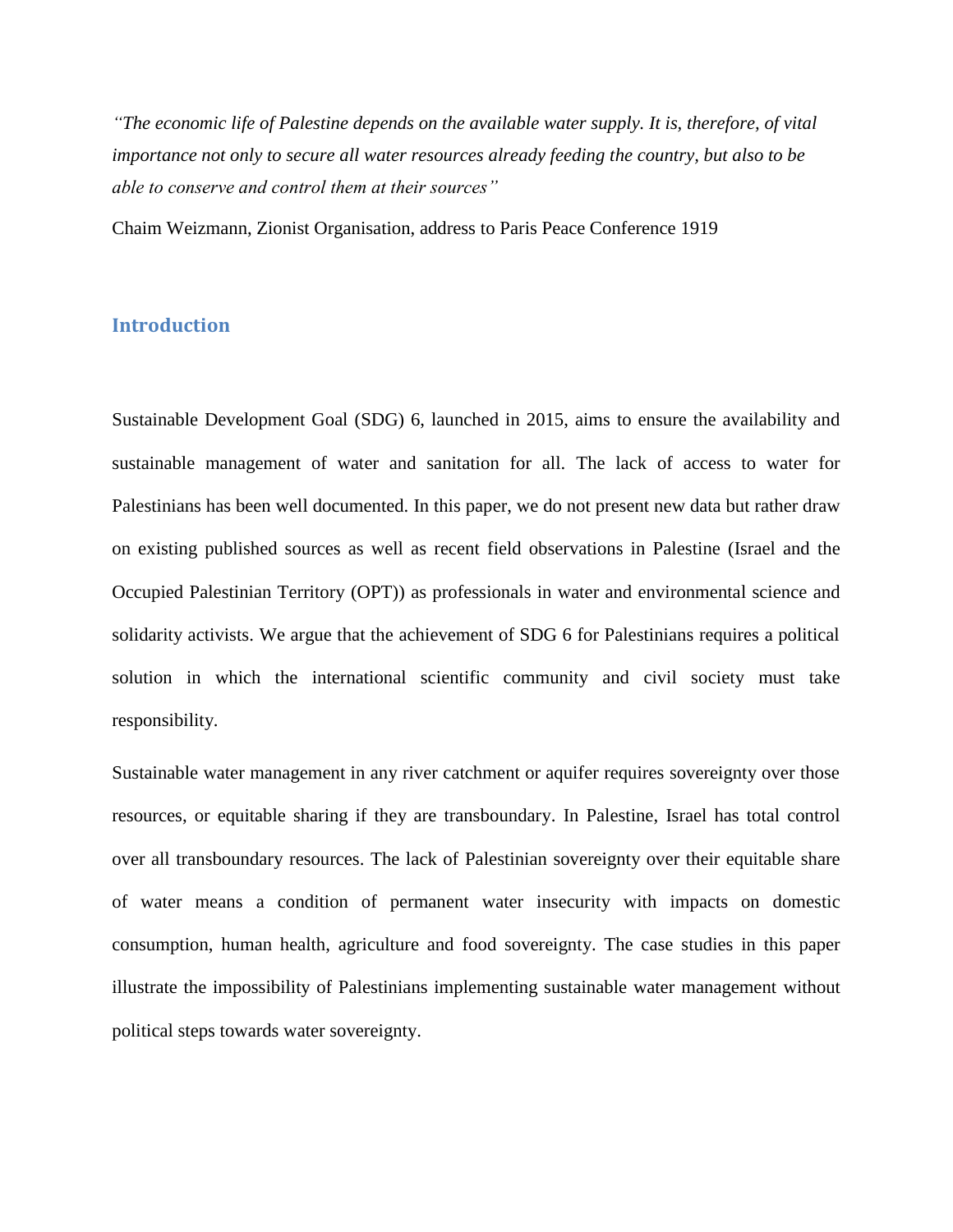Whilst there have been initiatives for seeking to address the problems of water management, they have all been unable to tackle water security issues because they are based on models of cooperation between Israel and the OPT which reproduce what Zeitoun (2012) has called Israeli hydro-hegemony. Cooperation between the Palestinian Authority and Israel, in which the latter have complete sovereignty of water, is a mechanism for the implementation of Palestinian compliance with Israel's water demands.

It is clearly in Israel's interests to sustain hydro-hegemony as an efficient means of retaining control of water resources for its own citizens. However, the denial of water sovereignty to Palestinians can be understood in the context of settler colonialism (Veracini 2006, 2010, 2015). Settler colonialism occurs where a settler population colonises land through systematically expelling the indigenous population. Water politics in Palestine is a continuation of the organised expulsions of 1947-8 known as al-Nakba – the 'catastrophe' (Pappe 2006, Marsalha 2012).

Whilst the crisis of water insecurity is well documented, the following case studies serve to illustrate the impacts of Israeli hydro-hegemony and the lack of Palestinian water sovereignty.

# **Jordan River**

The Jordan is a 360-kilometre long river that flows roughly north to south from Lebanon and Syria through the [Sea of Galilee](https://en.wikipedia.org/wiki/Sea_of_Galilee%22%20%5Co%20%22Sea%20of%20Galilee) to the [Dead Sea](https://en.wikipedia.org/wiki/Dead_Sea%22%20%5Co%20%22Dead%20Sea) on the border of OPT and the Hashemite Kingdom of Jordan.

Since the nineteenth century wave of European Jewish colonisation (the *Aliyah*), the Jordan River was subject to many projects which aimed to impose Zionist control (Isaac and Shuvel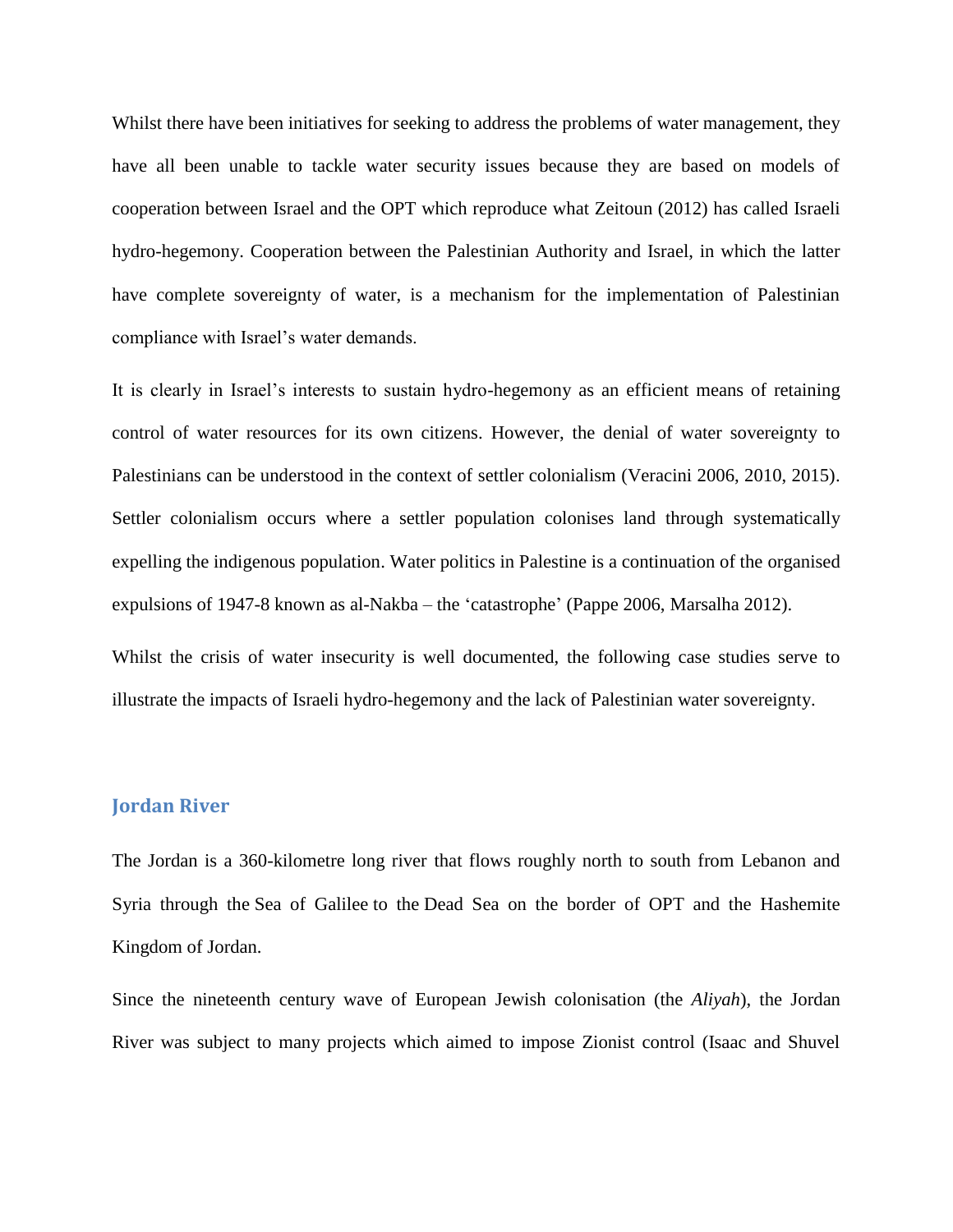1994, Isaac & Hilal 2011, Zeitoun 2012). In 1875, British military Engineer General Sir Charles Warren advocated irrigating the Negev for accommodating five million Jewish immigrants.

Under the British Mandate there were several studies of the Jordan valley's water resources and in 1944 Lowdermilk published *Palestine Land of Promise* in which he recommended:

- completing investment in agriculture in Jordan river area in order to secure farms and industry for 4 million Jewish immigrants, using the river water for generating electricity;
- diverting the water from the River Jordan to the Negev desert;
- transmitting water from the Mediterranean to the Jordan valley for generating electricity and maintaining the water level in the dead sea.

This project, as the Jordan Valley Authority, became the Zionist/Israeli policy for unilateral exploitation of the Jordan. In 1946, the Hayes project established a 10 year plan to transform the Lowdermilk project into reality regardless of the laws governing transboundary water rights, and this was implemented, despite protests from neighbouring countries, following the establishment of Israel in 1948.

In 1955, the Johnston plan proposed allocating water from the Jordan River on the basis of the right to an equitable and reasonable share between the riparian populations, including 250 million m<sup>3</sup> per year for the Palestinians of the West Bank. The plan was obstructed by Israel and never ratified. Instead, Israel unilaterally constructed the National Water Carrier to divert the River Jordan from the Lake of Galilee to the Negev.

Finally, with the 1967 occupation of the remainder of Palestine, Israel established physical control of the entire water source of the Jordan catchment: all tributaries of the upper Jordan basin, Golan valleys and a significant part of the Yarmouk River. In the 1967 Six-Day War and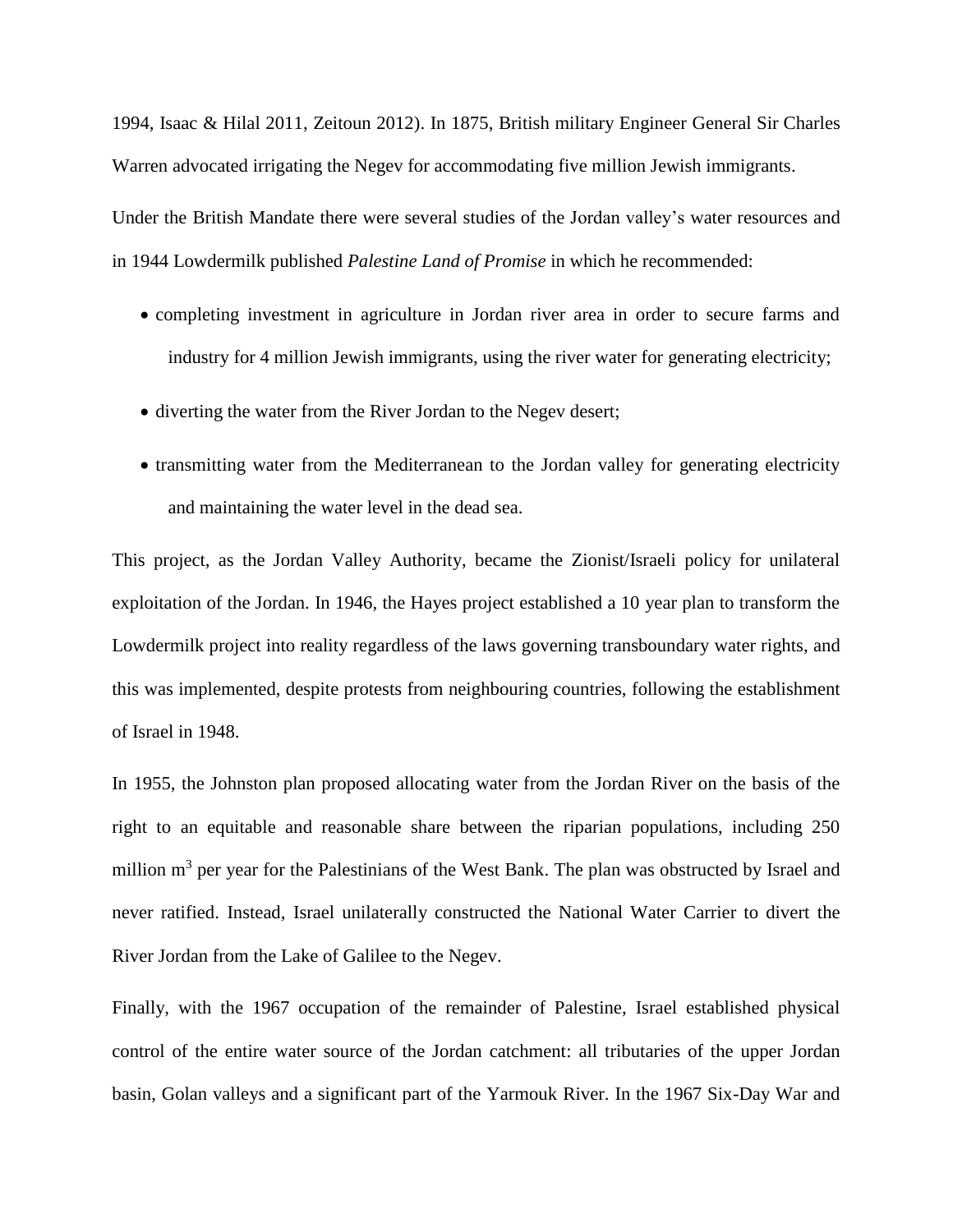shortly afterwards, Israel destroyed or confiscated all 140 pumping stations on the east and west banks of the Jordan River. Since then Israel has established the 'Eastern Militarised Zone' along the Jordan valley and denied Palestinians in the West Bank physical access to the riverbanks and water resources. At the same time Israel pumps  $600$  million  $m<sup>3</sup>$  annually from the Jordan for use in Israel and the settlements.

By the 1970s Israel was physically controlling almost all available sources of fresh water from the Jordan River and its catchment (including the Golan Heights annexed from Syria) as well as the underground aquifer water. With the Oslo accords of the 1990s, physical control then shifted to hegemonic control, in which the implementation of Israeli control was delegated to the Palestinian Water Authority under Israeli supervision (Zeitoun 2012). At the same time, Israel signed Wadi Araba treaty with Jordan in 1994 in which the two parties mutually recognized the rightful allocations of the Jordan River. Despite the fact that over 90% of the Jordan Basin falls within the borders of neighbouring Arab countries, Israel currently abstracts around 58.3% of its water in violation of the riparians' rights, leaving Jordan, Syria, Lebanon, and Palestine with 25.76%, 12.12%, 0.38%, and 0 respectively (Isaac & Hilal 2011; Palestine Hydrology Group, 2010).

In the last 50 years, the River Jordan's annual flow has dropped from more than 1.3 billion cubic meters per year to less than 30 million cubic meters. It is, ironically, the sewage that is keeping the river alive today. Israeli practices have resulted in major ecological consequences for the Jordan River eco-system and for the Dead Sea, the level of which has been dropping by over one metre per year due to the combined impact of water diversions and the Israeli and Jordanian mineral extraction industries.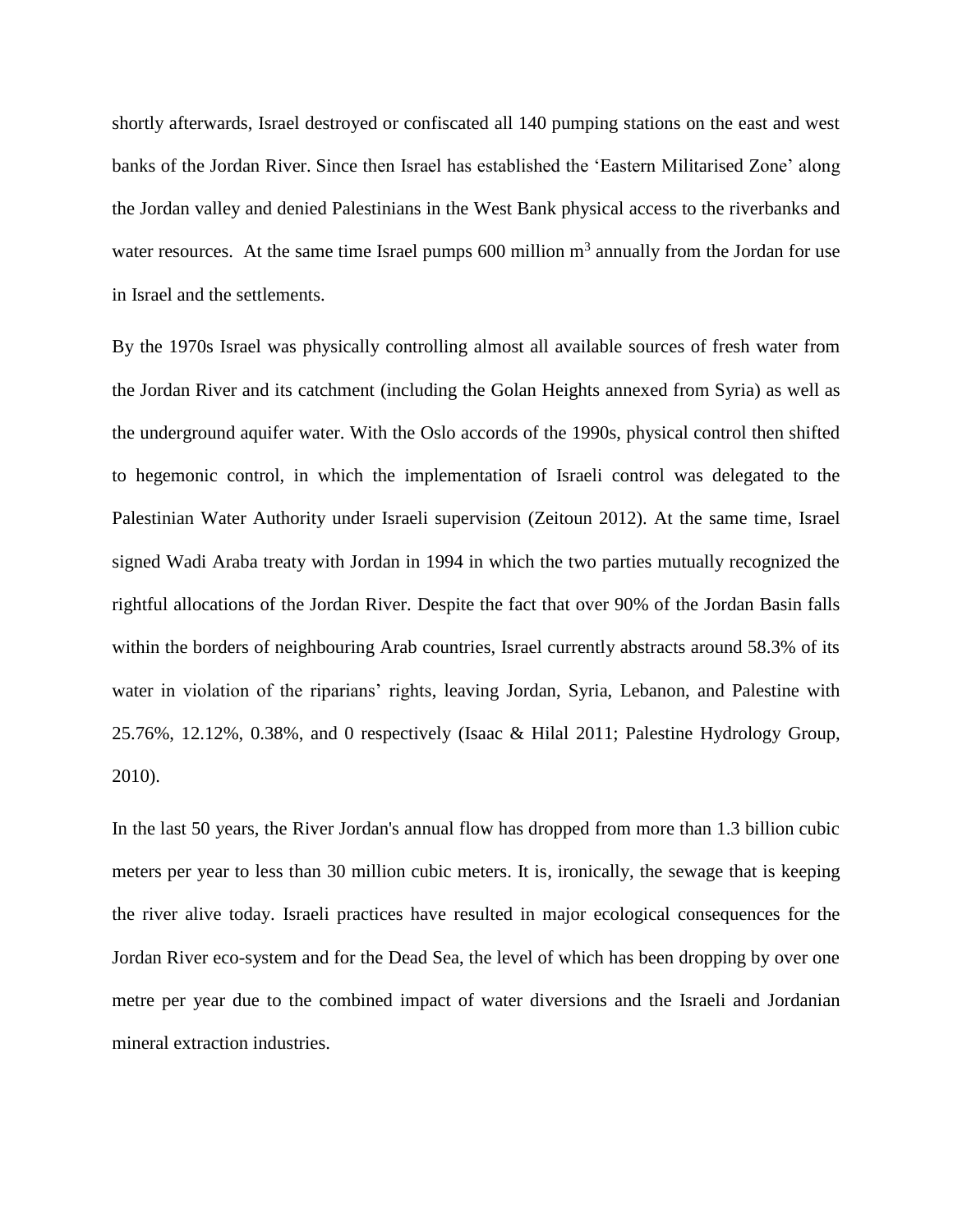In May 2013, the Israel Water Authority allowed 9 mcm / year of fresh water to flow regularly from the Sea of Galilee into the Lower Jordan River, a concession celebrated by joint Palestinian, Israeli and Jordanian environmental NGO Eco-peace Middle East. Eco-peace have come under significant pressure from Palestinian environmentalists and expelled from Friends of the Earth International for colluding in and 'normalising' the occupation, and consequently muting criticism of the cause of the ecological disaster – Israeli hydro-hegemony.

In 2012, the World Bank issued a report on a feasibility study for the Red Sea – Dead Sea canal project, to transfer 2 billion cubic meters of water and construct a hydro-powered desalination facility near the Dead Sea. It would annually provide Jordan with 560 mcm of desalinated sea water by 2060 and allow a swap of 60 mcm of water between Jordan and Israel which will save the latter transmission costs. Additionally, it aims to restore the Dead Sea for Israeli and Jordanian tourism. The feasibility study raised concerns about the environmentally feasibility (Coyne Et Bellier, 2012). In 2013, the occupied Palestinian Authority signed a memorandum of understanding with the Israelis on the margin of this project for buying additional 32 mcm of water (Reuters, 2017).This inset the Palestinians as a party in the project, although, there is no reference to their interest (MAS, 2013). In December 2016, the first phase of the project was initiated under an agreement in which Israel will receive the most benefit without being responsible for its operation (Namrouqa, 2016).

The ecological problem with the River Jordan is in the first place political, since Israel uses most of the river water in violation of the transboundary rights of its neighbouring Arab states and totally depriving the Palestinians.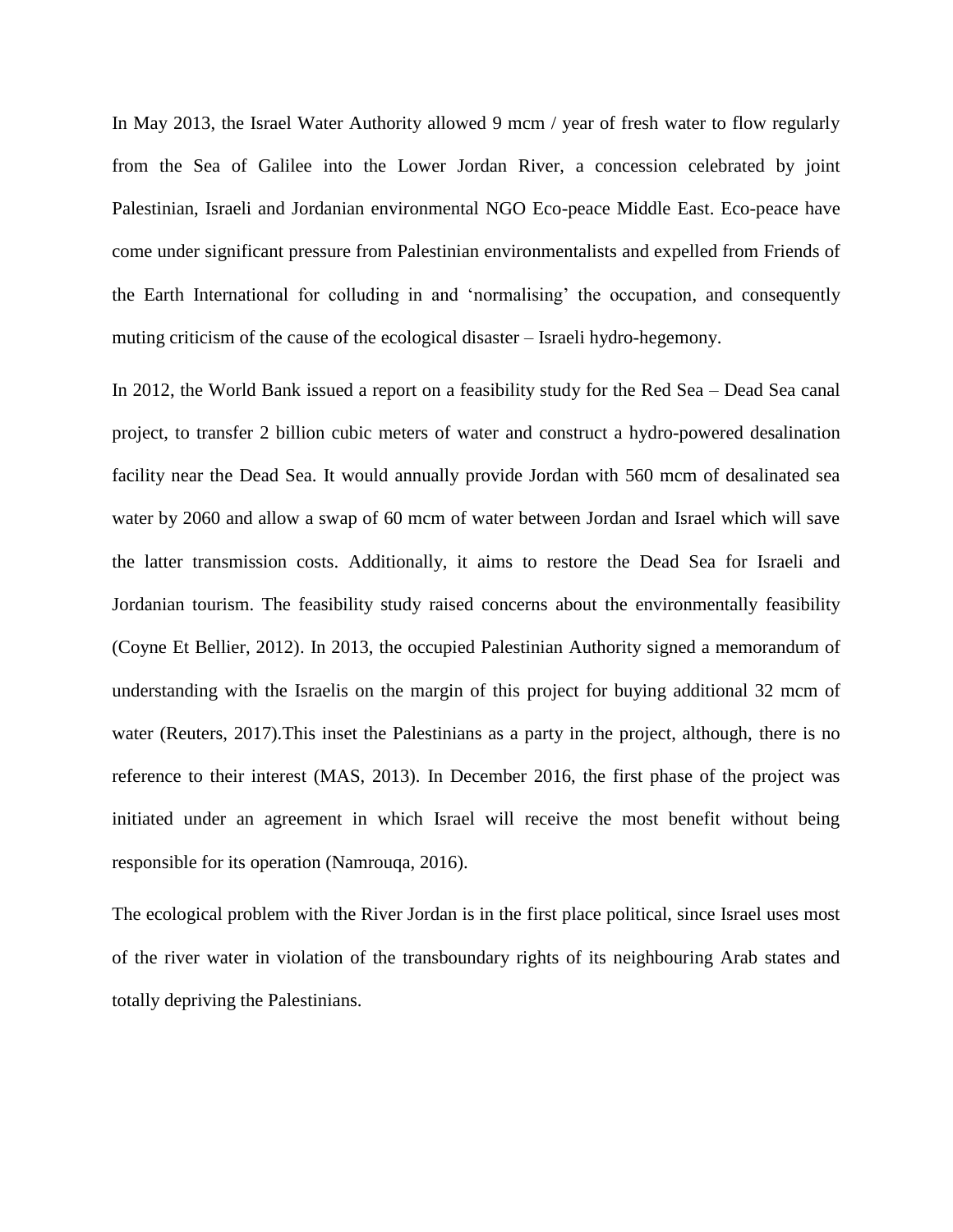#### **The settlements**

Israel's occupation of the West Bank and Gaza Strip in June 1967 (known as al-Naqsa 'setback'), resulted in a second major displacement of Palestinians. Additionally, it put the West Bank and Gaza strip under a military occupation that controls all natural resources.

Directly after the war Israel issued military order 92 which gave 'the absolute authority of controlling all issues related to water to the Water Officer who is appointed by the Israeli courts.' In November of the same year, military order 158 put all water sources and projects under the full command of the Israeli Military Commander and required Palestinians to obtain a permit for any water project (Messerschmid, 2011).

Shortly after the war, Israeli Labor Minister Yigal Allon presented an unofficial plan to Prime Minister Levi Eshko, which proposed controlling the Jordan River and considering it the Eastern border of Israel. Additionally, it suggested annexing areas in the Jerusalem corridor and dividing the West Bank to northern (Nablus, Jenin, Tulkarm and Ramallah), southern (Hebron and Bethlehem) and eastern (Jericho and a crossing to Jordan) enclaves (Allon, 1967). This plan became the basis for Israeli settlements in the West Bank and the same year, the first settlement was built (Human Rights Watch, 2010).

Settlements violate Article 49 of the Geneva Convention of 1949, which declares that 'the Occupying Power shall not deport or transfer parts of its own civilian population into the territory it occupies' (ICRC, 1949). United Nations Security Council resolution 446 stated "that the policy and practices of Israel in establishing settlements in the Palestinian and other Arab territories occupied since 1967 have no legal validity and constitute a serious obstruction to achieving a comprehensive, just and lasting peace in the Middle East" (United Nations Security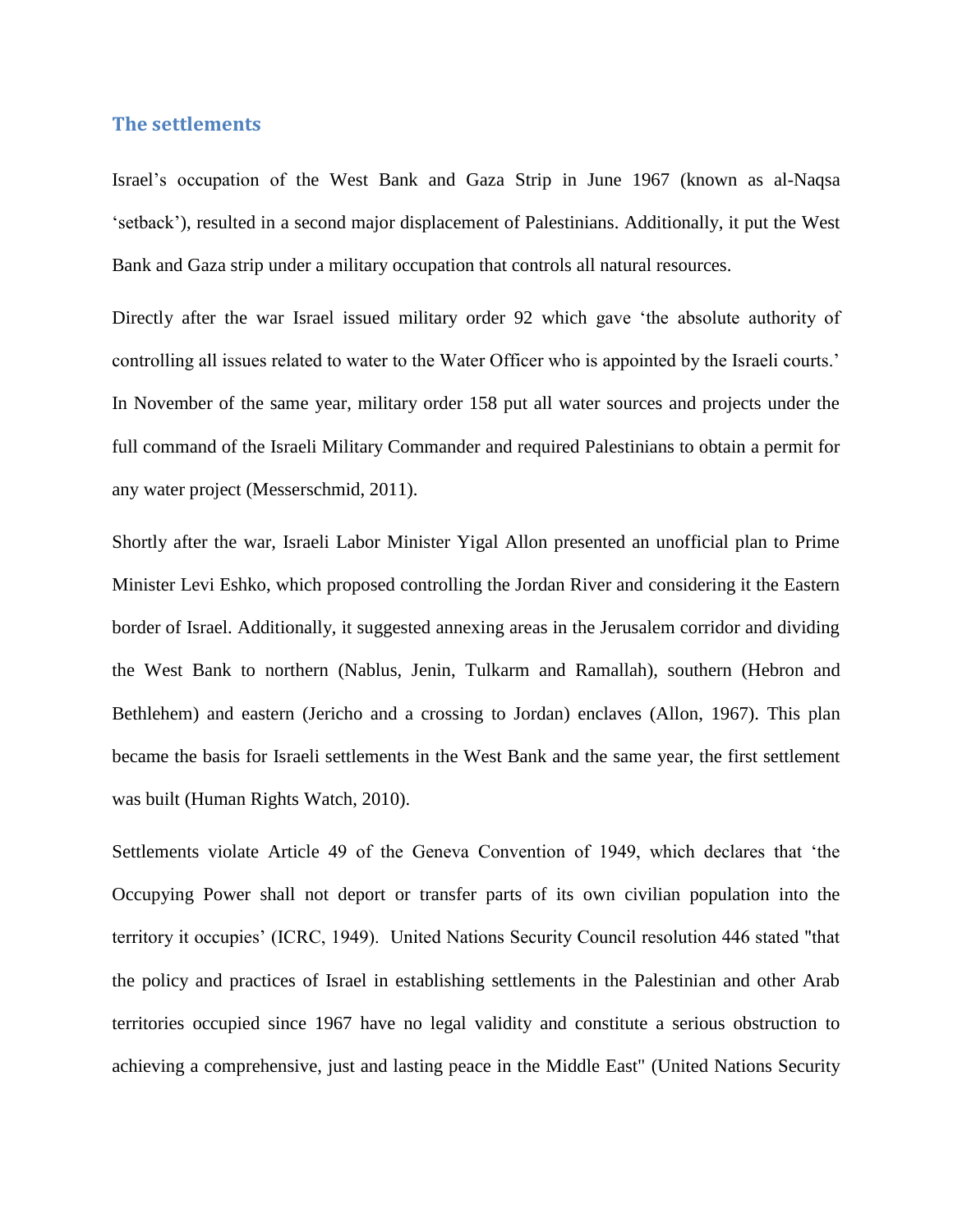Council, 1979). This resolution has not prevented Israel from continuing its settlements expansion activity.

In 1981, the Israeli cabinet adopted 'Drobless plan' for increasing the number of Israeli settlers in the West Bank. The size of settlements has considerably increased, some with financial support from the Settlement Department of the World Zionist Organization which receives its budget from the Israeli government (Human Rights Watch, 2010).

In 1993 and 1995, the Oslo Accords were agreed which divided the West bank into three administrative parts: cities (A), towns (B) and rural land (C) to be transferred gradually to the Palestinian authority except for the issues in the permanent status negotiations - including water and settlements. Thus, Oslo legitimized Israeli control of the West Bank land and water (Ayoub, 2003).

The peace process has not reduced general settlement activity, nor did the Gaza disengagement plan of 2005. Before signing Oslo in 1993, there were 255,172 settlers (Ayoub, 2003). In 2012, the settler population was estimated at 547,000 (B'Tselem, 2015) in about 150 settlements in the West Bank; in addition to some 100 "outposts" erected by settlers without official authorization (OCHA, 2012). The Israeli government provides significant financial benefits and incentives, discounts on utilities and transportation, loans, agricultural land and huge supply of water for agricultural and domestic consumption (MA'AN, 2012).

The World Health Organization recommends a minimum daily domestic consumption of 100 litres per person: Israelis consume 300 litres; settlers 369 litres; compared to 73 litres for West Bank Palestinians (Koek, 2013). Settlers receive nearly as much water as the whole West Bank population approaching 3 million (PCBS 2016). The settlements and associated industrial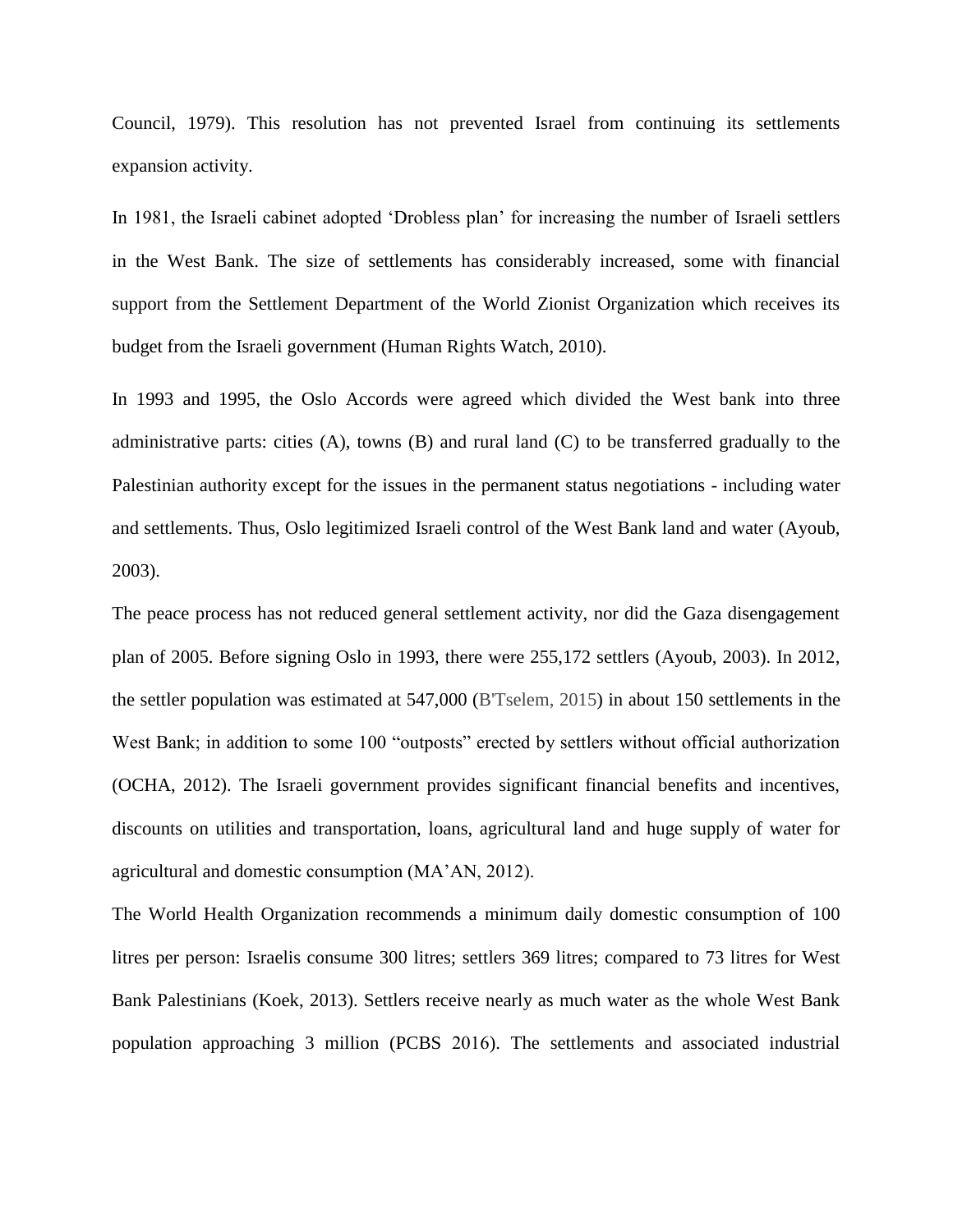activity are using and contaminating Palestinian water. In addition, some settlements plant waterintensive products for exporting, and virtually export Palestinian water by doing so.

Many of the settlements in the Jordan valley have an internal supply system. Most of the settlements though are supplied by the Israeli national water company Mekorot, which controls and operates wells inside Israel in addition to 42 wells in the West Bank (Koppelman and al-Shalalfeh, 2012). More importantly, it controls transboundary water of the region and supplies the Israelis and Israeli settlers at the expense of the Palestinians and other Arab neighbours. Mekorot was established in 1937 by Histadrut (Zionist Labour Federation), the Jewish Agency for the Land of Israel, and the Jewish National Fund (Davis, 2012) to serve the Zionist colonisation project and has always supported settlement activity.

Settlements provide obvious examples of water discrimination for their Palestinian neighbour communities. For example, Megilot Regional Council allocated in 2011 for 21 settlements in the Jordan valley a total of 21,475 litres/ person/ day for domestic and agricultural use (ARIJ, 2013). On the other hand, some of the neighbouring Palestinian communities such as al-Hadidya, al-Farsiya, and Ras al-Akhmar are prevented access to the water network, and buy water from tankers at a cost several times the price of the tap water, and their average daily consumption per person is only 20 litres (Hareuveni, 2011). Settlements today control 42.8% of the West Bank land between built-up area and land reserves (Ayoub, 2003) and give justification to sustain the military occupation of the area. It is shredding the West Bank into tiny pieces which kills the potential for a viable Palestinian state.

Israeli policy and settler violence are together using water control to ethnically cleanse area C from Palestinians. Palestinians are only allowed to build on 0.5% of area C including construction or rehabilitation of WASH structures (El-Ad, 2016). In the years 2010 and 2014,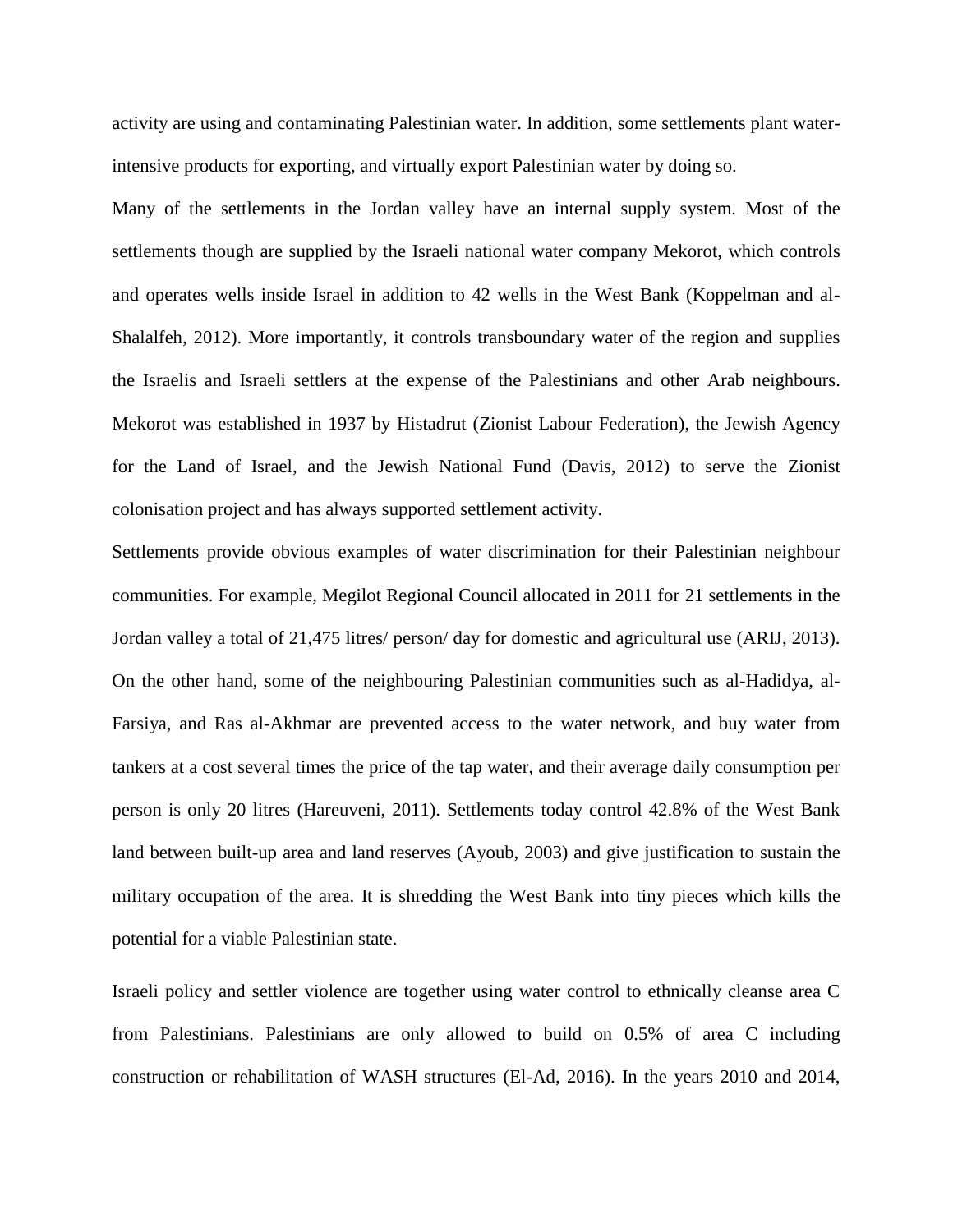only 1.5% of building permit applications were approved by the Israeli Civil Administration (OCHA, 2015). Settlers attack Palestinians and prevent access to their land and water. In 2011, the United Nations reported a total of 56 springs, 93% of which are in area C: settlers had taken over 30 of these with 26 at risk of settler confiscation, while their Palestinian owners have been prevented access mostly by 'acts of intimidation' (OCHA, 2012). The occupation leaves agriculture and animal husbandry as the only option for many Palestinians in area C and then restricts their access to water and land. The impact extends beyond area C to the whole West Bank. For instance, almost one quarter of the communities connected to the water network receives less than 50 liters per person per day (Koppelman and al-Shalalfeh, 2012).

Despite this, the water situation in the occupied Palestinian territory is usually addressed as a shortage. Distribution of water tankers, drilling cisterns and establishing filling points are typical water projects which many foreign governmental and non-governmental organizations repeatedly implement, but which maintain the status quo by providing temporary, insufficient and inefficient solutions (Messerchmid, 2013). In addition, they are expensive where a big part of the infrastructure and service cost remain the responsibility of the individual citizen. Many Palestinians pay extra to use a household pump, for mobile tankers and for roof tanks and cisterns. Availability and cost of water affects domestic water management and thus consumes women's and girls' time.

#### **Gaza**

Gaza is in extreme water crisis. Latest estimates suggest only 5% of water from the Strip's single source of fresh water – the Coastal Aquifer – is fit for human consumption, being heavily contaminated by infiltration of raw sewage from cesspits and sewage collection ponds, from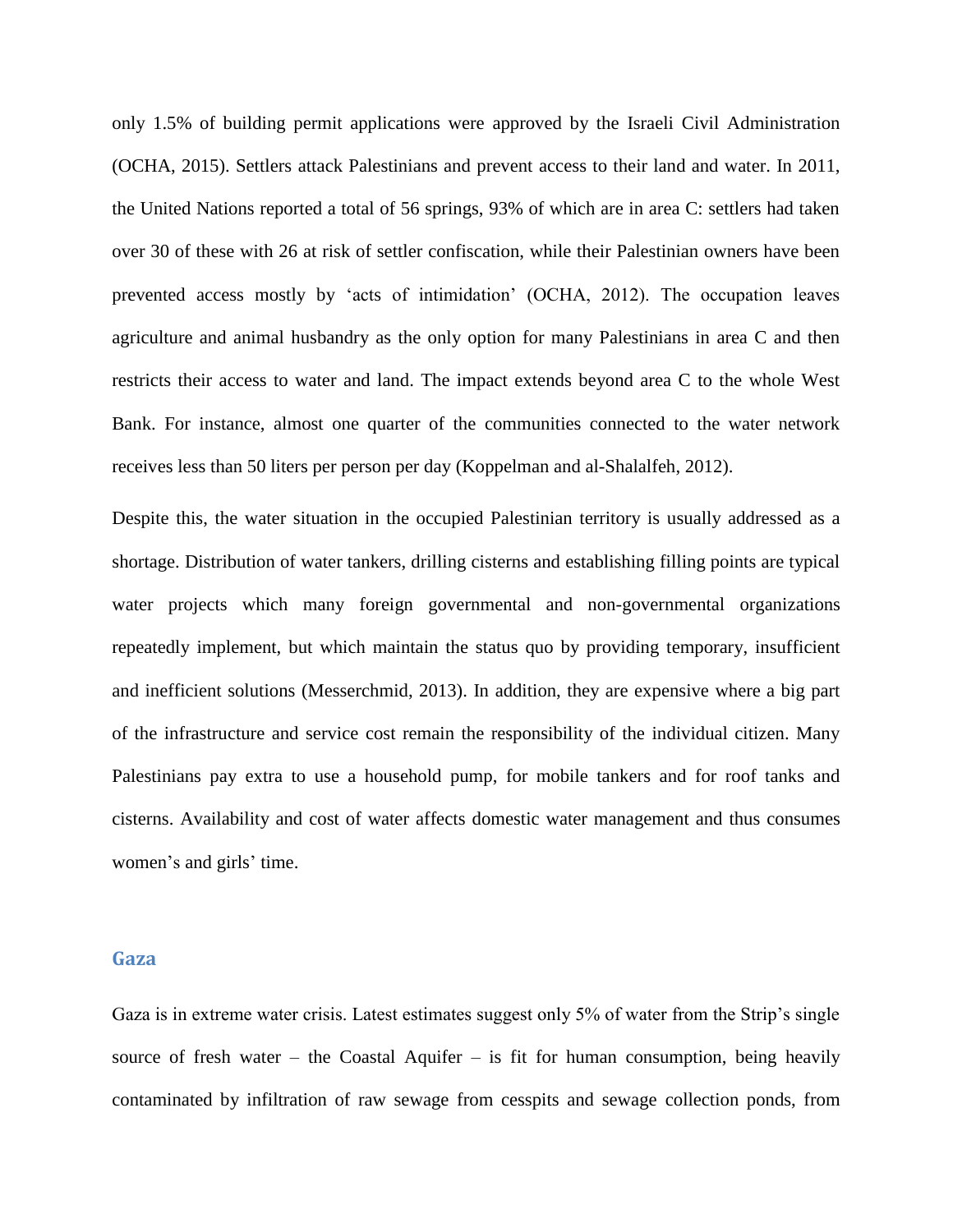brackish and seawater (Amnesty International, 2009). The UN warns that if nothing changes, the aquifer will be beyond recovery by 2020 (MEMO, 2015). The 2014 conflict alone inflicted an estimated \$33 million of damages to water infrastructure and losses of \$94 million to the entire water sector, and up to 90 litres of untreated or partially treated wastewater are being discharged into the Mediterranean every day (OCHA, 2016) , contaminating Gaza's beaches and fishing waters. Moreover, Gaza's current catastrophic condition is a direct result of Israel's military occupation and blockade. Gaza does not lack the technical expertise to ensure the sustainable management of its resources, or the treatment of its wastewater; what it lacks is the freedom to do so.

The Gaza Strip is one of the most densely populated regions on the planet – 1.8 million people living in a strip of land 25 miles long by an average 5 miles wide. The Coastal Aquifer is shared with Israel. Its annual sustainable yield is around 450 mcm/y in Israel, but only 55 mcm/y in Gaza - far short of the population's needs. Historically, Wadi Gaza (a stream originating in the West Bank) used to flow through Gaza to the coast, providing an additional water resource. However, the vast majority of flow from this stream is now diverted into a dam in Israel, and no longer reaches Gaza (Amnesty International, 2009).

Moreover, this lack of access to fresh water is exacerbated by erosion of sanitation capacity. OCHA (2016) recently reported;

In recent years, the longstanding shortage of adequate sanitation infrastructure in the Gaza Strip has resulted in the discharge of around 90 million litres of untreated or partially treated sewage into the sea every day, posing serious health and environmental hazards. Development of water and sanitation infrastructure has been severely impacted by the import restrictions imposed by Israel in its nine-year blockade of the Gaza Strip.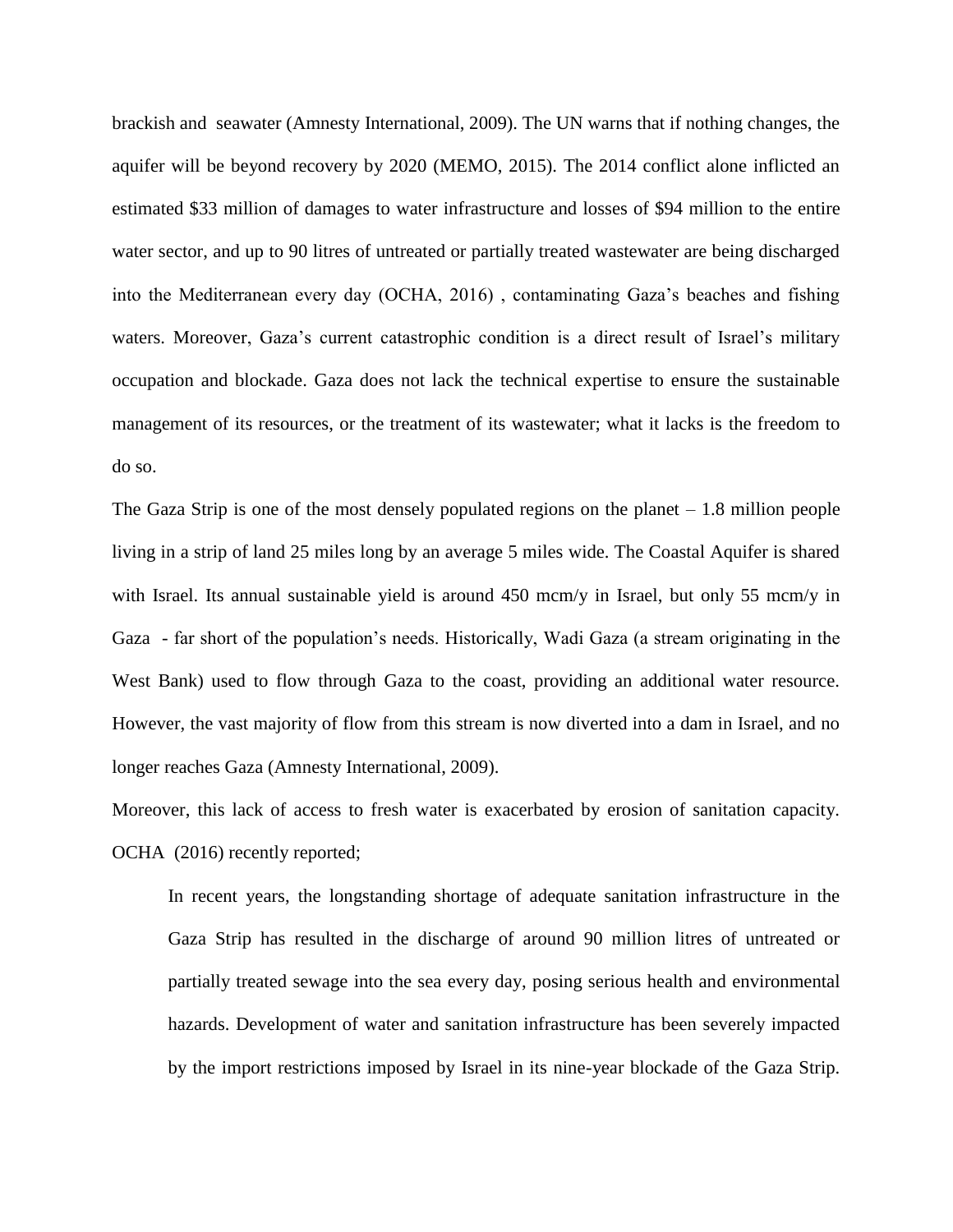At present, as many as 23 WASH items such as pumps, drilling equipment and disinfectant chemicals are on the Israeli "dual use" list, meaning that entry of such items to Gaza is severely restricted.

These import restrictions prevent development and routine maintenance, but make repairing the extensive damage to infrastructure caused during the frequent Israeli bombing campaigns (most recently in 2014) next to impossible. As reported by the United Nations Conference on Trade and Development (UNCATD) in 2015;

'Large scale investment in water, electricity and sanitation infrastructure was needed even before the damage inflicted by the military operation in 2014. The operation resulted in severe damage on Gaza's water and sanitation infrastructure, including water wells and networks, tanks, desalination units, wastewater networks and pump stations. The preliminary static value of the damage is estimated by the Palestinian Water Authority at more than \$34 million. However, long-term repair of the accumulated damage and decay of the water and sanitation infrastructure will require \$620 million.' (UNCTAD, 2015)

Despite Israel's assertions that the 2005 withdrawal of all settlers from Gaza meant Gaza was no longer subject to Israeli occupation, the UN still considers Gaza as part of the OPT. Article 42 of the Hague Regulations states clearly, 'Territory is considered occupied when it is actually placed under the authority of the hostile army'. (Avalon Project nd). The existing blockade, militarily enforced since 2007, grants Israel full authority and control over Gaza's borders, waters and airspace.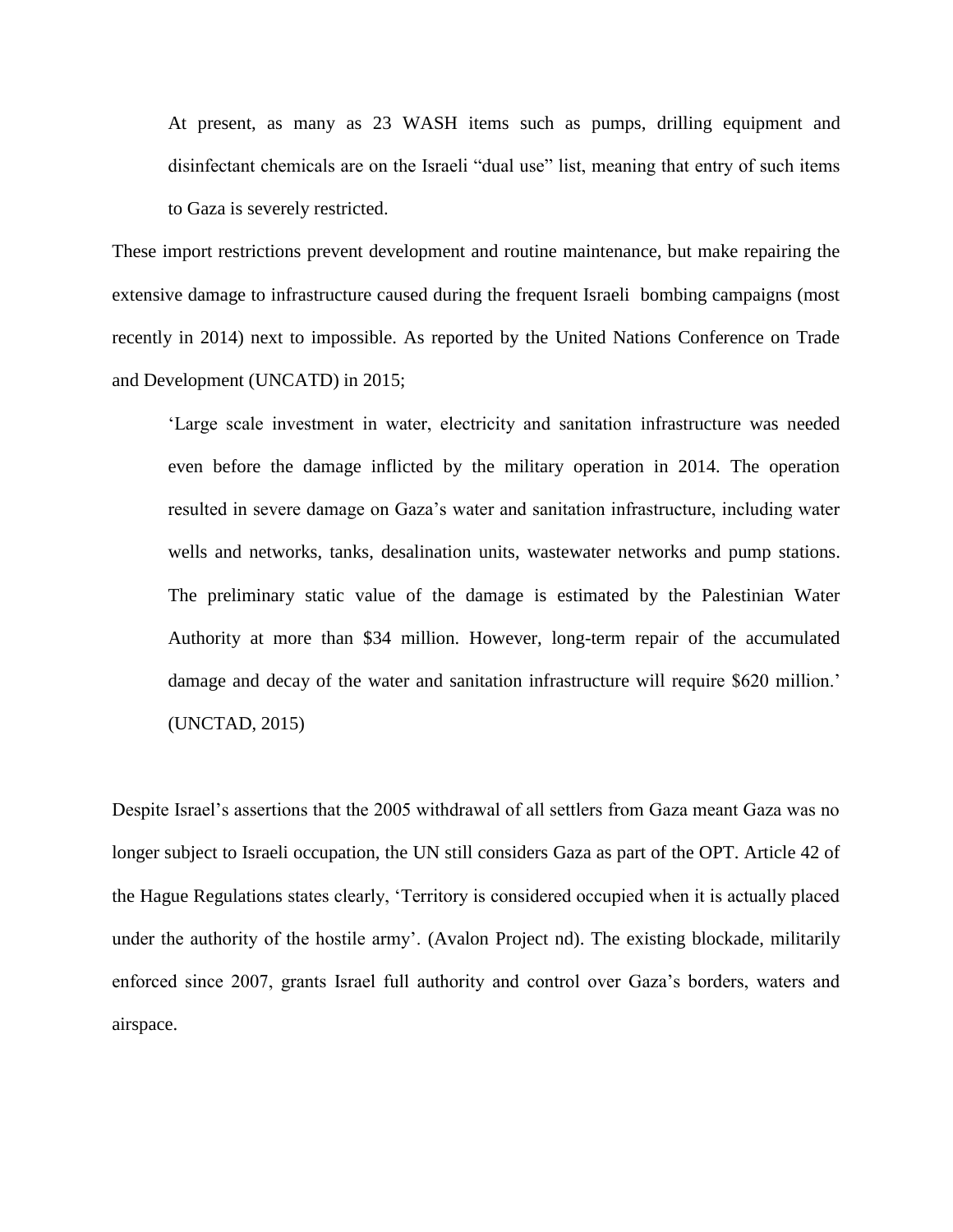The same Israeli Military Orders apply to water resources throughout the OPT, effectively placing all water and land related issues and constructions under the control of the Israeli army. The Oslo II Accords of 1995 granted Israel control over the majority of shared water resources, including the Coastal Aquifer. As part of that agreement, Israel agreed to sell 10 million m3 of water to Gaza each year, but in reality only ever provided half that volume. The 10 million m3 target was finally met in 2015, but given that Oslo was only ever intended to be an interim arrangement, this volume is now completely inadequate to deal with the needs of Gaza's increased population twenty years later (McDermott & Gould, 2016). Israel also forbids any transfer of water from the Mountain Aquifer in the West Bank to Gaza (Amnesty International, 2009).

Amnesty International (2009) reported 95% of Gaza municipal well water as unsuitable for human consumption. With no other source available, Gaza is over pumping from the aquifer, which puts the water level below sea level. However, it is not the sea water that primarily contaminates the aquifer, it is brackish flow from over pumping in the Israeli side of the coastal aquifer.

The harsh restrictions of the blockade, and the repeated campaigns of mass bombing (often specifically targeting water and sanitation infrastructure) have resulted in a drastic state of social and environmental deterioration. Although the siege has a major effect on aquifer water quality, the main problem is denying access to Gaza's equitable share of water. If nothing changes, the UN prediction that Gaza may be uninhabitable by 2020 seems an increasingly likely outcome.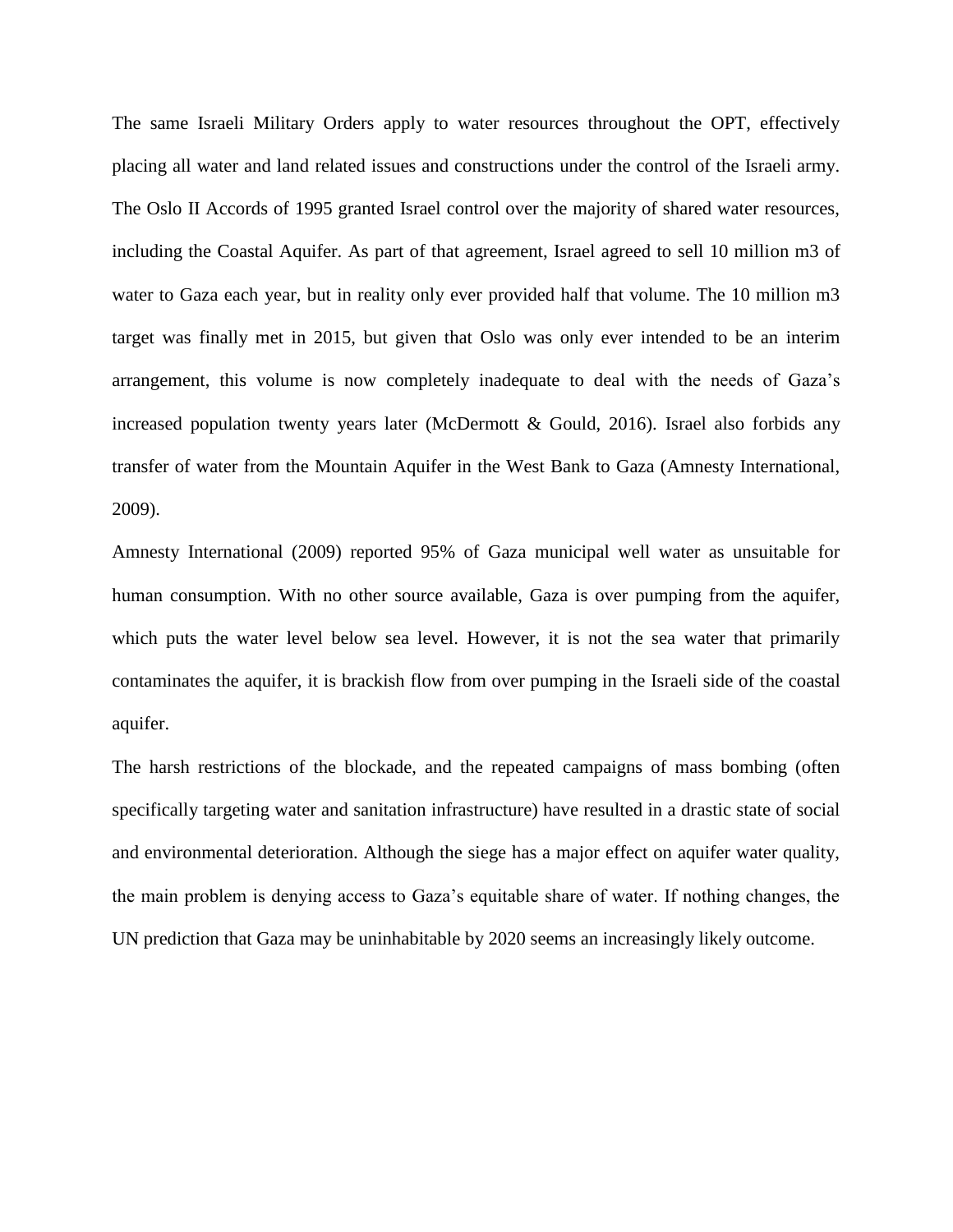### **Conclusion**

Water access and consumption in Palestine is not sustainable. These case studies demonstrate that water supply is not what makes the region unsustainable, but rather control of water - water sovereignty. Such situations require political solutions.

Israel is in almost total control of Palestinian access to this life source, and is exploiting that control for the purposes of repressing and excluding the Palestinian population. Despite the development of technologies in water conservation and management in the agricultural field, Israel domestic consumption is higher than the UK, and Israel's geopolitical practices are overconsuming water from all its sources throughout the region. Israel continuously breaches international agreements, UN resolutions and international law in relation to access to water. Even if Israel were to abide by its own agreements and international obligations, just and sustainable access to water would not be possible.

Israel's systemic dehydration of the Palestinian people can only be explained in terms of settler colonialism. The lethal dispossession of essential resources from an indigenous population has been a tool used by settler colonial societies in the past for the purposes of ethnic cleansing.

Achieving SDG6 in Palestine requires, as a first step, for Israel to fulfil its obligations under international laws and agreements to which it is a signatory. But 'transboundary' agreements cannot be a solution whilst control of water and other environmental resources is used as a settler colonial tool of ethnic cleansing. Equitable sharing in international law is meaningless in a situation where there are no equal partners to share. Water sovereignty for the Palestinian people in Gaza, the West Bank and Israel, can only fully be achieved by dismantling of the colonial relationship between the Israelis and the Palestinians – ie by a regime of equality. For that to occur, Palestinians have sought help from international civil society, including the academic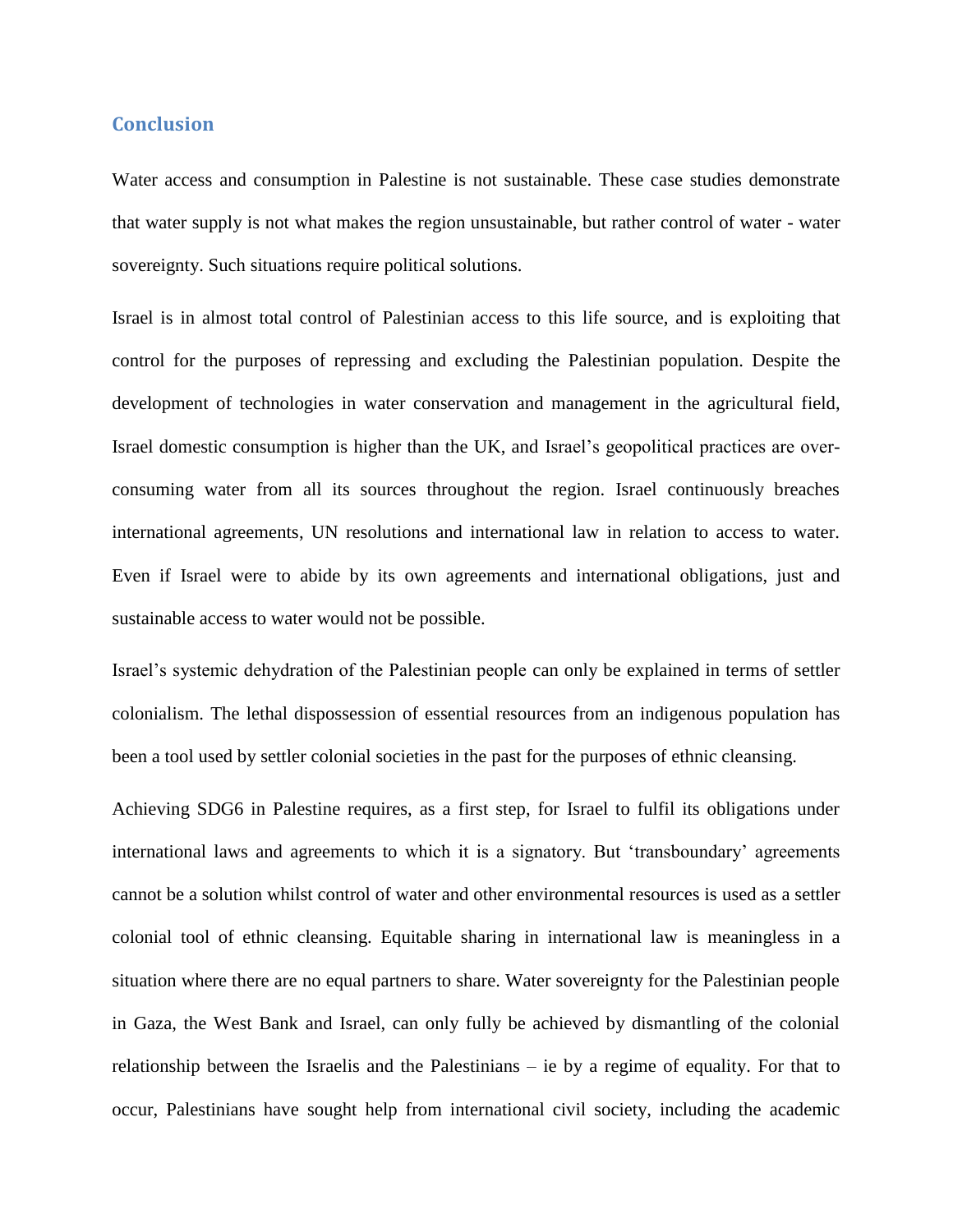community, through a campaign of boycott, divestment and sanctions against the Israeli state and companies that profit from the situation (BDSmovement, 2017). The demands of this campaign are Israeli adherence to international law as it affects the Palestinians in the OPT, in Israel and the diaspora.

Israel enjoys complete physical and hegemonic control over Palestinian water resources and is using this power to deny Palestinian water sovereignty for the purposes of ethnic cleansing and settler colonisation of the entire land and resources of Palestine. The implementation of SG6 is impossible under these conditions. The contribution that the international academic community can make to achieving SDG6 in Palestine is a political one, to help to equalise the power relationship between Israel and the Palestinians by supporting the campaign to boycott, divest from and sanction Israel.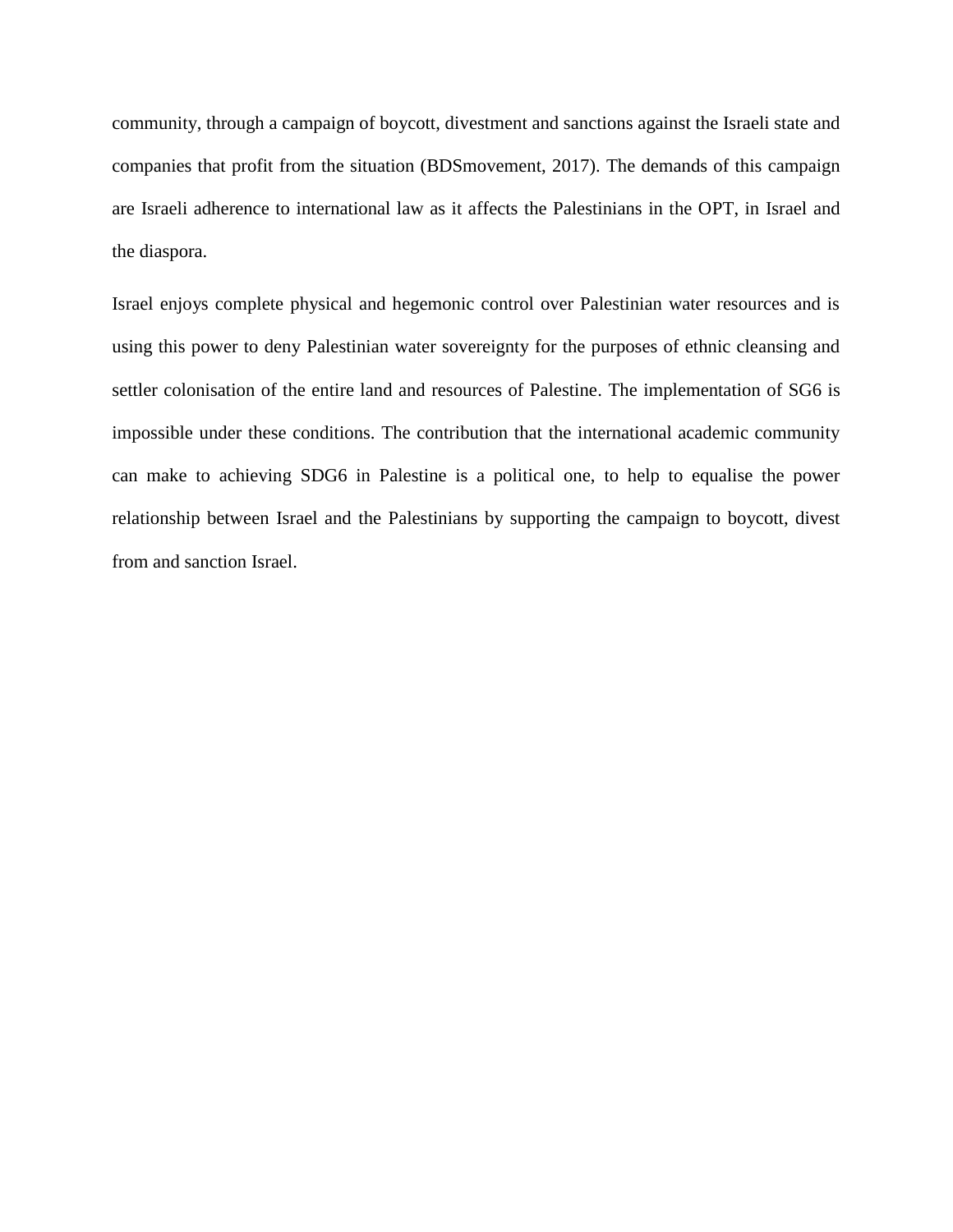# **References**

Al-Sheikh, B., 2011. 'Occupied Palestinian Territories' in E.A. Radford, G. Catullo and B. de Montmollin (eds) *Important Plant Areas in the south and east Mediterranean region: Priority sites for conservation*. Gland, Switzerland and Málaga, Spain: IUCN pp 44-47.

Allon, Y., 1967. 'Israel: The Case for Defensible Borders', Foreign Affairs. Available from: [https://www.foreignaffairs.com/articles/israel/1976-10-01/israel-case-defensible-borders.](https://www.foreignaffairs.com/articles/israel/1976-10-01/israel-case-defensible-borders) [accessed: 14 January 2017]

Amnesty International, 2009 *Troubled Waters– Palestinians denied fair access to water.*  Available from: http://www.amnestyusa.org/pdf/mde150272009en.pdf [accessed 23/07/17]

Applied Research Institute – Jerusalem ARIJ., 2013 *Trading your Neighbours Water*. Ramallah: Rosa Luxemburg Stiftung.

Avalon Project 2017 'Hague Convention IV' in *Documents in Law, History and Diplomacy* Lilian Goldman Law Library; Yale Law School. Available from: [http://avalon.law.yale.edu/20th\\_century/hague04.asp#art42](http://avalon.law.yale.edu/20th_century/hague04.asp#art42) [accessed 26 July 2017]

Ayoub, H., 2003 *Oslo accords and a new strategy for the Israeli settlements expansion in the occupied territories (1993 - 2003)* Ramallah: National Bureau to Defend the Land and Resist Colonial Settlements – Palestinian Liberation Organization.

BDSmovement 2017 *Boycott, Divestment, Sanctions*. Available from:<https://bdsmovement.net/> [accessed 27 July 2017]

B'Tselem, 2015 *Statistics on Settlements and Settler Population*, Available from: [http://www.btselem.org/settlements/statistics.](http://www.btselem.org/settlements/statistics) [Accessed: 14 January 2017].

Davis, U., 2012 *The Jewish National Fund and Palestinian Water Rights* Ramallah: LifeSource.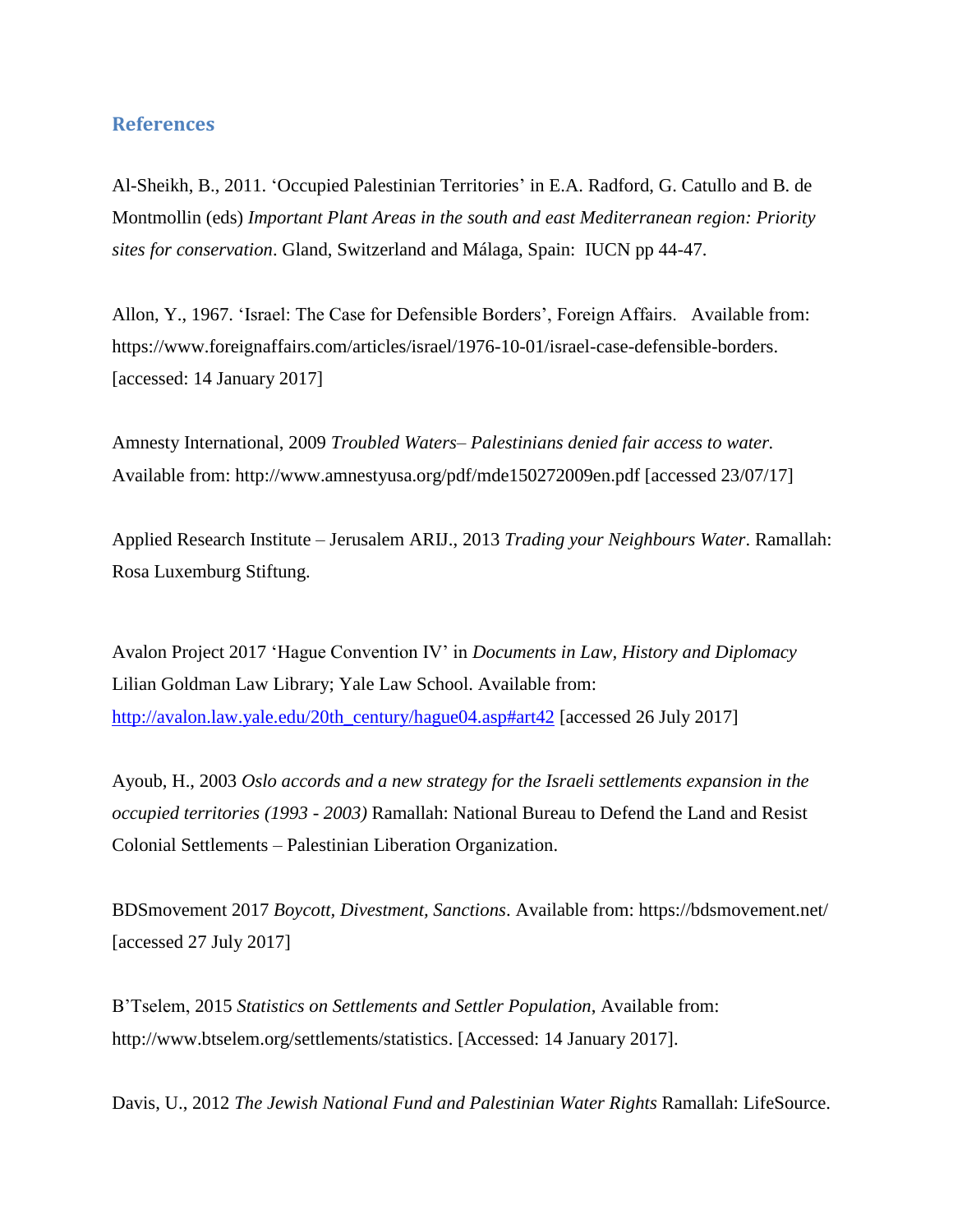El-Ad, H., 2016. *Speech about settlements at the United Nations Security Council* Available from: http://www.btselem.org/settlements/20161014\_security\_council\_address. [Accessed: 07 November 2016].

Et Bellier, C., 2012. *Red Sea - Dead Sea Water Conveyance Study Program Feasibility Study: Draft Final Feasibility Study Report - Summary Report*. New York: The World Bank.

Hareuveni, E., 2011. *Dispossession and Exploitation: Israel's Policy in the Jordan Valley and Northern Dead Sea*. Jerusalem: The Israeli Information Center for Human Rights in the Occupied Territories B'Tselem.

Heller, J. 2017. 'Trump envoy announces Israeli-Palestinian water deal, silent on peace prospects', Reuters. Available from [http://www.reuters.com/article/us-israel-palestinians-usa](http://www.reuters.com/article/us-israel-palestinians-usa-water-idUSKBN19Y1EZ)[water-idUSKBN19Y1EZ](http://www.reuters.com/article/us-israel-palestinians-usa-water-idUSKBN19Y1EZ) [accessed 26 July 2017]

Human Rights Watch, 2010. *Separate and Unequal: Israel's Discriminatory Treatment of Palestinians in the Occupied Palestinian Territory*. United States of America: Human Rights Watch.

ICRC, 1949 *Geneva Conventions of 1949 and Additional Protocols, and their Commentaries*. International Committee of the Red Cross. Available from [https://ihl](https://ihl-databases.icrc.org/applic/ihl/ihl.nsf/vwTreaties1949.xsp)[databases.icrc.org/applic/ihl/ihl.nsf/vwTreaties1949.xsp](https://ihl-databases.icrc.org/applic/ihl/ihl.nsf/vwTreaties1949.xsp) [accessed 27 July 2017]

Inbar, M., 2002 *A Geomorphic and Environmental Evaluation of the Hula Drainage Project*, Israel Australian Geographical Studies • July 2002 • 40(2):155–166

Isaac, J. and H. Shuval, J. 1994 (Eds) *Water and Peace in the Middle East*. Amsterdam: Elsevier

Isaac, J. and Hilal, J. 2011 'Palestinian landscape and the Israeli - Palestinian conflict', *International Journal of Environmental Studies*, 68:4, 413-429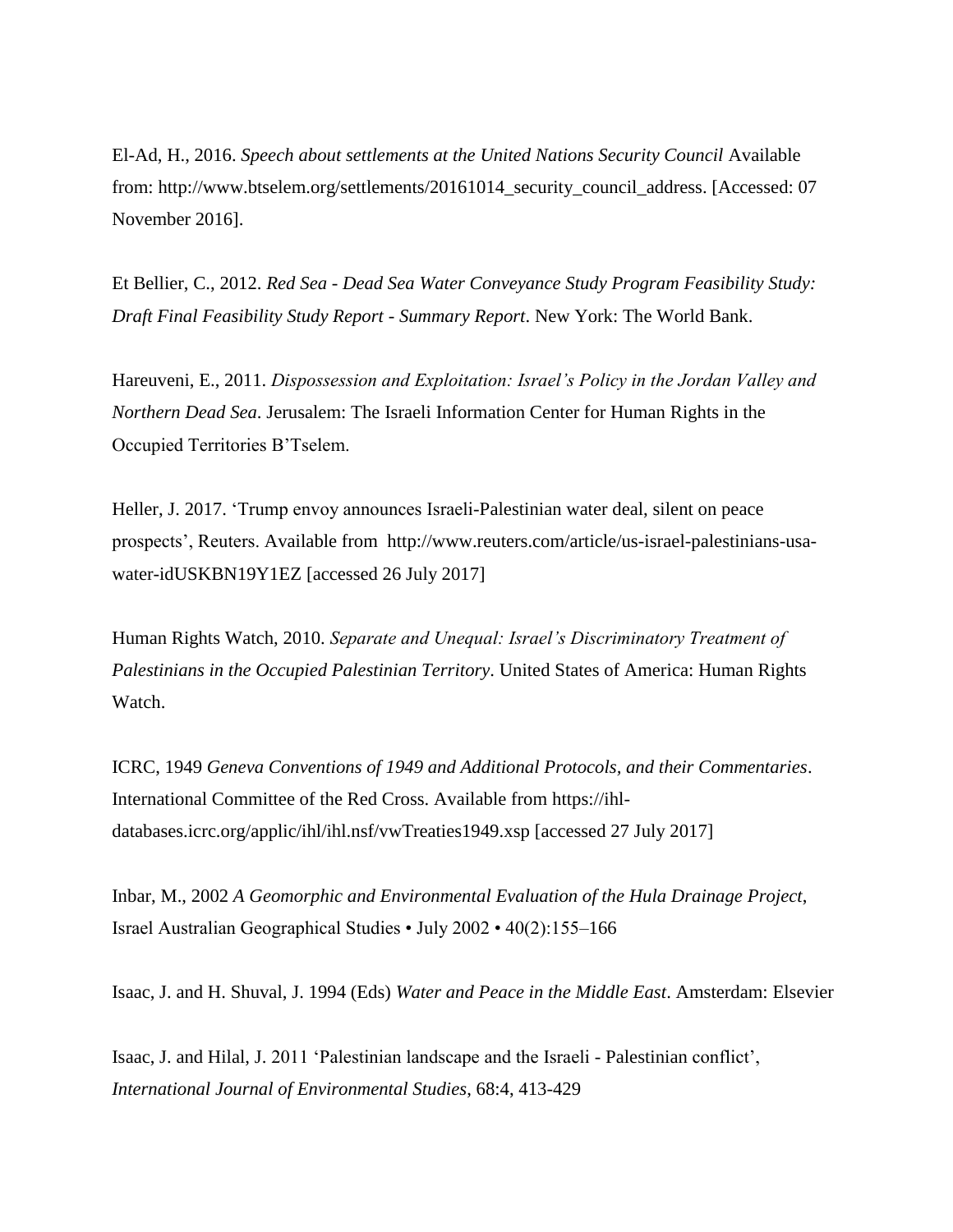Kaplan, D. & Kadmon, A. 1999 *Ecodiversity Changes in the Hula Valley, Israel During this Century*. Pultusk: LIFE Third Countries

Koek, E. 2013 *Water for one people only*. Occupied Palestinian Territory: al-Haq, P 52.

Koppelman, S. and al-Shalalfeh, Z., 2012 *Our right to water: the human right to water in Palestine*. Ottawa: Council of Canadians.

Maan Development Center. 2012 *Parallel realities: Israeli settlements and Palestinian Communities in the Jordan Valley*. Occupied Palestinian Territory: Maan Development Center.

MAS. 2013 *Final Report, Round Table Discussion (3) The Red Sea-Dead Sea Water Conveyer: The Project, the Assessments and Potential Benefits to the Palestinian Territory*. 26 March. Ramallah: Palestine Economic Policy Research Institute

Masalha, N., 2012 *The Palestine Nakba: Decolonising History, Narrating the Subaltern, Reclaiming Memory*. London: Zed books

McDermott, J, Gould, K., 2016 'How to Solve Gaza's Water Crisis' *Time Magazine* Available from: <http://time.com/4301139/gaza-water-crisis/> [accessed 23 July 2017]

Messerchmid, C., 2013 *Back to the Basics: Policy Options for Palestinian Water Sector Development*. Ramallah: Rosa Luxemburg.

Middle East Monitor, 2017 'Pollution blights 50% of Gaza's beaches'. Available from: https://www.middleeastmonitor.com/20150902-un-gaza-could-be-uninhabitable-by-2020/ [accessed 23 July 2017]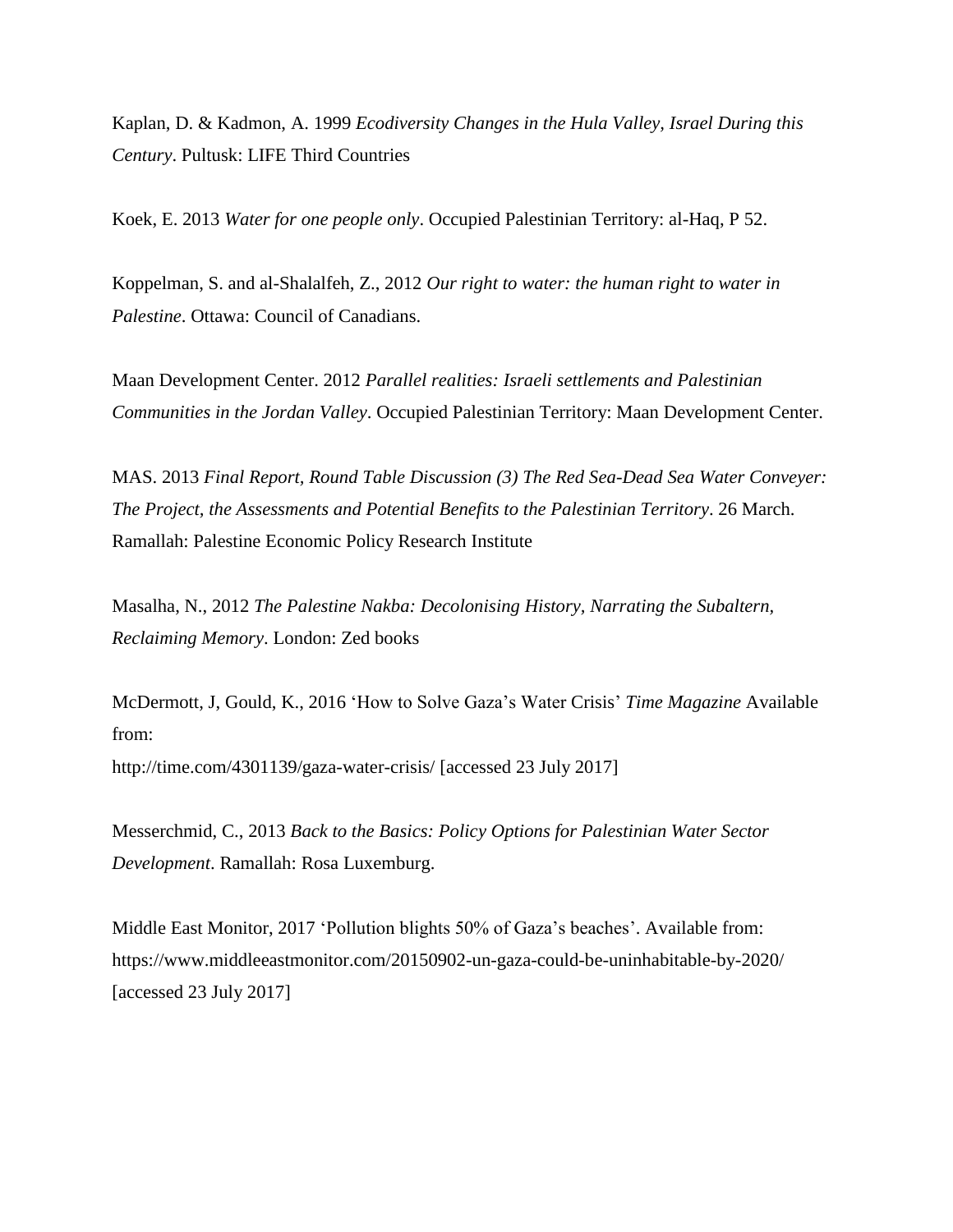Namrouqa, H. 2016 'Donors pledge around \$400 million for Red-Dead project', *The Jordan Times*, 03 December. Available from: www.jordantimes.com/news/local/donors-pledge-around-400-million-red-dead-project' [accessed 26 July 2017]

Office for the Coordination of Humanitarian Affairs OCHA., 2012 *The humanitarian impact of Israeli policies*. Jerusalem: OCHA.

Office for the Coordination of Humanitarian Affairs OCHA., 2012 *How Dispossession Happens: the humanitarian impact of the takeover of the Palestinian water springs by Israeli settlers*. Jerusalem: OCHA.

Office for the Coordination of Humanitarian Affairs OCHA., 2015 *Under threat: demolition orders in area C of the West bank*; Jerusalem: OCHA.

Office for the Coordination of Humanitarian Affairs OCHA, 2016 'Gaza: shortage of sanitation infrastructure raises health and environmental concerns'. Available online at [https://www.ochaopt.org/content/gaza-shortage-sanitation-infrastructure-raises-health-and](https://www.ochaopt.org/content/gaza-shortage-sanitation-infrastructure-raises-health-and-environmental-concerns)[environmental-concerns](https://www.ochaopt.org/content/gaza-shortage-sanitation-infrastructure-raises-health-and-environmental-concerns) [accessed 23/07/17]

Palestinian Hydrology Group, 2010. *Water Resources*. Available from: [http://www.phg.org/fast\\_facts.asp.](http://www.phg.org/fast_facts.asp) [Accessed: 23 July 2017]

Pappe, I., 2006. *The Ethnic Cleansing of Palestine*. Oxford: One World

United Nations Conference on Trade and Development (UNCTAD), 2015. *Report on UNCTAD assistance to the Palestinian people: Developments in the economy of the Occupied Palestinian Territory*. Available from: http://unctad.org/meetings/en/SessionalDocuments/tdb62d3\_en.pdf [accessed 23/07/17]

United Nations Security Council, 1979. Resolution 446 (22 March 1979), available from: <https://documents-dds-ny.un.org/doc/RESOLUTION/GEN/NR0/370/60/IMG/NR037060.pdf?OpenElement>